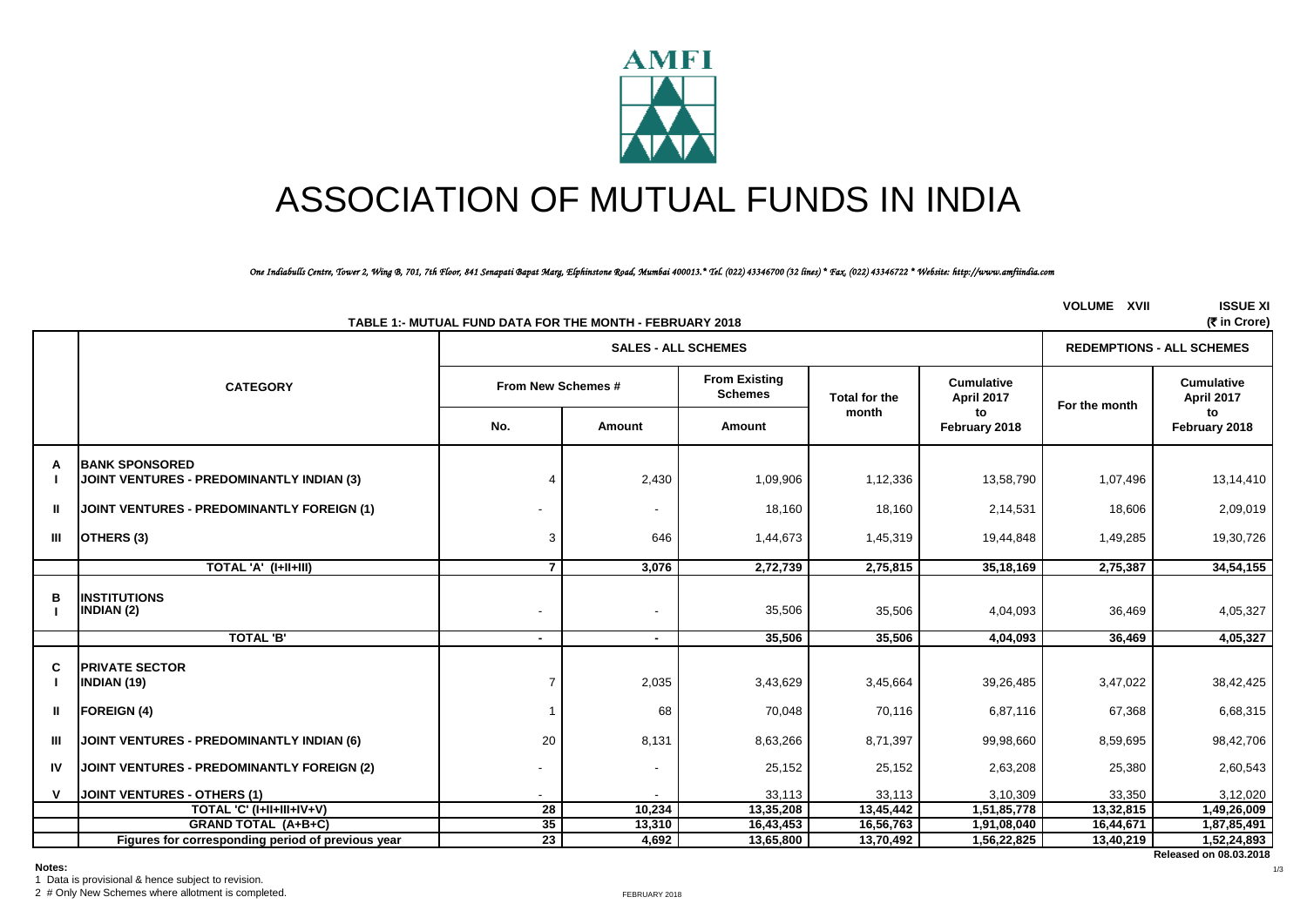| (₹ in Crore)<br>2.1 *NEW SCHEMES LAUNCHED (ALLOTMENT COMPLETED) |                      |          |                      |                  |                      |                      |                      |        |  |
|-----------------------------------------------------------------|----------------------|----------|----------------------|------------------|----------------------|----------------------|----------------------|--------|--|
|                                                                 |                      | Open End |                      | <b>Close End</b> |                      | <b>Interval Fund</b> | <b>TOTAL</b>         |        |  |
|                                                                 | <b>No.of Schemes</b> | Amount   | <b>No.of Schemes</b> | Amount           | <b>No.of Schemes</b> | Amount               | <b>No.of Schemes</b> | Amount |  |
| <b>INCOME</b>                                                   |                      |          | 28                   | 11,080           |                      |                      | 28                   | 11,080 |  |
| <b>IINFRASTRUCTURE DEBT FUND</b>                                |                      |          |                      | 140              |                      |                      |                      | 140    |  |
| <b>EQUITY</b>                                                   |                      |          |                      | 1,995            |                      |                      |                      | 1,995  |  |
| <b>BALANCED</b>                                                 |                      |          |                      |                  |                      |                      |                      |        |  |
| <b>ILIQUID/MONEY MARKET</b>                                     |                      |          |                      |                  |                      |                      |                      |        |  |
| <b>IGILT</b>                                                    |                      |          |                      |                  |                      |                      |                      |        |  |
| <b>IELSS - EQUITY</b>                                           |                      |          |                      | 95               |                      |                      |                      | 95     |  |
| <b>GOLD ETF</b>                                                 |                      |          |                      |                  |                      |                      |                      |        |  |
| <b>IOTHER ETFS</b>                                              |                      |          |                      |                  |                      |                      |                      |        |  |
| <b>IFUND OF FUNDS INVESTING</b>                                 |                      |          | -                    |                  |                      |                      |                      |        |  |
| <b>TOTAL</b>                                                    |                      |          | 35                   | 13,310           |                      | -                    | 35                   | 13,310 |  |

#### **TABLE 2:- SALES DURING THE MONTH OF FEBRUARY 2018 - TYPE AND CATEGORY WISE 2.1 \*NEW SCHEMES LAUNCHED (ALLOTMENT COMPLETED)**

#### **\*NEW SCHEMES LAUNCHED :**

| <b>ICLOSE END INCOME:</b>      | Aditya Birla Sun Life Fixed Term Plan - Series PC (1169 days), Series PD(1177 days), Series PE (1159 days) and Series PF (1148 days); DSP BlackRock FMP - Series 220 - 40M and<br>Series 221 - 40M; Franklin India Fixed Maturity Plans - Series 3 -Plan A (1157 days); HDFC FMP 92D February 2018 (1) - Series 39 and 1158D February 2018 (1) - Series 39; ICICI<br>Prudential FMP Series 82 - 1215 Days Plan H, 1185 Days Plan I, 1203 Days Plan K, 1199 Days Plan L and 1185 Days Plan M, ICICI Prudential Fixed Multiple Yield Fund - Series 14<br>Plan A 1228 Days; Invesco India FMP Series 30 - Plan C; Kotak FMP Series 216 and Series 217; Reliance Fixed Horizon Fund - XXXVI - Series 1, Series 2, Series 3 and Series 4; SBI<br>Debt Fund Series C-9 (1150 Days) and C-10 (1150 Days), SBI Dual Advantage Fund - Series XXVI; Sundaram Fixed Term Plan - IE; UTI - Fixed Term Income Fund - Series XXVIII -<br>VII (1169 Days) and IX (1168 Days) |
|--------------------------------|---------------------------------------------------------------------------------------------------------------------------------------------------------------------------------------------------------------------------------------------------------------------------------------------------------------------------------------------------------------------------------------------------------------------------------------------------------------------------------------------------------------------------------------------------------------------------------------------------------------------------------------------------------------------------------------------------------------------------------------------------------------------------------------------------------------------------------------------------------------------------------------------------------------------------------------------------------------|
| <b>ICLOSE END IDF:</b>         | IL& FS Infrastructure Debt Fund - 3, Series 3 -A                                                                                                                                                                                                                                                                                                                                                                                                                                                                                                                                                                                                                                                                                                                                                                                                                                                                                                              |
| <b>ICLOSE END EQUITY:</b>      | Edelweiss Maiden Opportunities Fund - Series 1; ICICI Prudential Value Fund Series 20; Kotak India Growth Fund Series 4; L&T Emerging Opportunities Fund - Series I and UTI -<br>Focussed Equity Fund - Series VI (1150 Days)                                                                                                                                                                                                                                                                                                                                                                                                                                                                                                                                                                                                                                                                                                                                 |
| <b>CLOSE END ELSS-EQUITY :</b> | BOI Axa Mid Cap Tax Fund Series 1                                                                                                                                                                                                                                                                                                                                                                                                                                                                                                                                                                                                                                                                                                                                                                                                                                                                                                                             |

| <b>2.2 EXISTING SCHEMES</b>     |                      |           |                          |                  |                      |                      |                      |           |  |
|---------------------------------|----------------------|-----------|--------------------------|------------------|----------------------|----------------------|----------------------|-----------|--|
|                                 |                      | Open End  |                          | <b>Close End</b> |                      | <b>Interval Fund</b> | <b>TOTAL</b>         |           |  |
|                                 | <b>No.of Schemes</b> | Amount    | <b>No.of Schemes</b>     | Amount           | <b>No.of Schemes</b> | Amount               | <b>No.of Schemes</b> | Amount    |  |
| <b>INCOME</b>                   | 252                  | 36,111    | 884                      |                  | 33                   | 1.932                | 1.169                | 38,043    |  |
| <b>INFRASTRUCTURE DEBT FUND</b> |                      |           |                          |                  |                      |                      |                      |           |  |
| <b>IEQUITY</b>                  | 326                  | 30,302    | 111                      |                  |                      |                      | 437                  | 30,302    |  |
| <b>BALANCED</b>                 | 30                   | 7,890     |                          |                  |                      |                      | 30                   | 7.890     |  |
| <b>ILIQUID/MONEY MARKET</b>     | 52                   | 15,60,624 | $\overline{\phantom{a}}$ |                  |                      |                      | 52                   | 15,60,624 |  |
| <b>IGILT</b>                    | 38                   | 300       | $\overline{\phantom{a}}$ |                  |                      |                      | 38                   | 300       |  |
| <b>IELSS - EQUITY</b>           | 44                   | 2.249     | 24                       |                  |                      |                      | 68                   | 2.249     |  |
| <b>GOLD ETF</b>                 | 12                   |           | $\overline{\phantom{a}}$ |                  |                      |                      | 12                   |           |  |
| <b>IOTHER ETFS</b>              | 55                   | 4,023     |                          |                  |                      |                      | 55                   | 4,023     |  |
| <b>IFUND OF FUNDS INVESTING</b> | 28                   | 20        | $\overline{\phantom{a}}$ |                  |                      |                      | 28                   | 20        |  |
| <b>ITOTAL</b>                   | 837                  | 16,41,521 | 1,027                    |                  | 33                   | 1,932                | 1,897                | 16,43,453 |  |

| <b>L.S. IVIAL UF ALL SUMENES</b> |                      |           |                      |                  |                      |                      |                      |           |  |
|----------------------------------|----------------------|-----------|----------------------|------------------|----------------------|----------------------|----------------------|-----------|--|
|                                  |                      | Open End  |                      | <b>Close End</b> |                      | <b>Interval Fund</b> | <b>TOTAL</b>         |           |  |
|                                  | <b>No.of Schemes</b> | Amount    | <b>No.of Schemes</b> | Amount           | <b>No.of Schemes</b> | Amount               | <b>No.of Schemes</b> | Amount    |  |
| <b>INCOME</b>                    | 252                  | 36,111    | 912                  | 11,080           | 33                   | 1,932                | 1,197                | 49,123    |  |
| <b>IINFRASTRUCTURE DEBT FUND</b> |                      |           |                      | 140              | -                    |                      |                      | 140       |  |
| <b>IEQUITY</b>                   | 326                  | 30,302    | 116                  | 1,995            |                      |                      | 442                  | 32,297    |  |
| <b>BALANCED</b>                  | 30                   | 7,890     |                      |                  |                      |                      | 30                   | 7,890     |  |
| <b>LIQUID/MONEY MARKET</b>       | 52                   | 15,60,624 |                      |                  | -                    |                      | 52                   | 15,60,624 |  |
| <b>IGILT</b>                     | 38                   | 300       |                      |                  |                      |                      | 38                   | 300       |  |
| <b>IELSS - EQUITY</b>            | 44                   | 2.249     | 25                   | 95               |                      |                      | 69                   | 2,344     |  |
| <b>GOLD ETF</b>                  | $12 \overline{ }$    |           |                      |                  |                      |                      | 12                   |           |  |
| <b>IOTHER ETFS</b>               | 55                   | 4,023     |                      |                  |                      |                      | 55                   | 4,023     |  |
| <b>IFUND OF FUNDS INVESTING</b>  | 28                   | 20        |                      |                  |                      |                      | 28                   | 20        |  |
| <b>ITOTAL</b>                    | 837                  | 16,41,521 | 1.062                | 13.310           | 33                   | 1,932                | 1,932                | 16,56,763 |  |

## **2.3 TOTAL OF ALL SCHEMES**